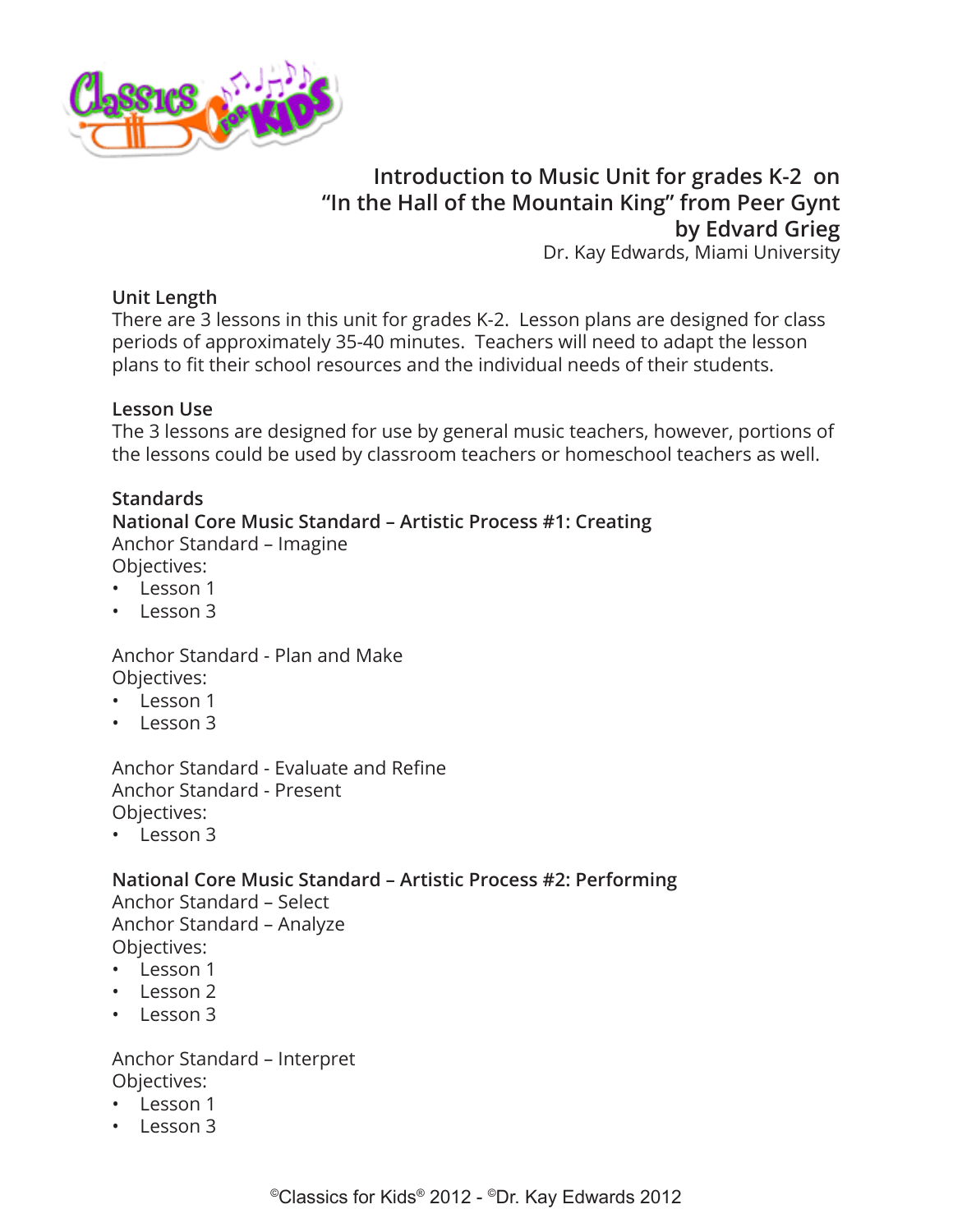

Anchor Standard - Rehearse, Evaluate, and Refine Anchor Standard – Present Objectives:

- Lesson 1
- Lesson 3

**National Core Music Standard – Artistic Process #3: Responding** Anchor Standard – Select Anchor Standard – Analyze Objectives:

- Lesson 1
- Lesson 2

Anchor Standard – Interpret Objectives:

- Lesson 1
- Lesson 3

Anchor Standard – Evaluate

#### **National Core Music Standard – Artistic Process #4: Connecting**

Anchor Standard - Connect #10 Anchor Standard - Connect #11 Objectives:

• Lesson 3

[The Ohio Standards for Music](http://www.ode.state.oh.us/GD/Templates/Pages/ODE/ODEdetail.aspx?page=3&TopicRelationID=1700&ContentID=1388&Content=110069) are indicated on each lesson also. Music teachers in other states can easily match their standards to those in this Unit. The 3 lessons combined address all of the 5 Ohio Content Standards. [Note: New standards are currently being developed by the Ohio Department of Education]

#### **Multiple Intelligences**

The lessons as a group facilitate musical, bodily-kinesthetic, linguistic–verbal, logical–mathematical, interpersonal, and intrapersonal intelligence, 6 of the 7 intelligences originally identified by Howard Gardner. Since this applies to the totality of the 3 lessons, these intelligences are not listed separately on the lesson plans.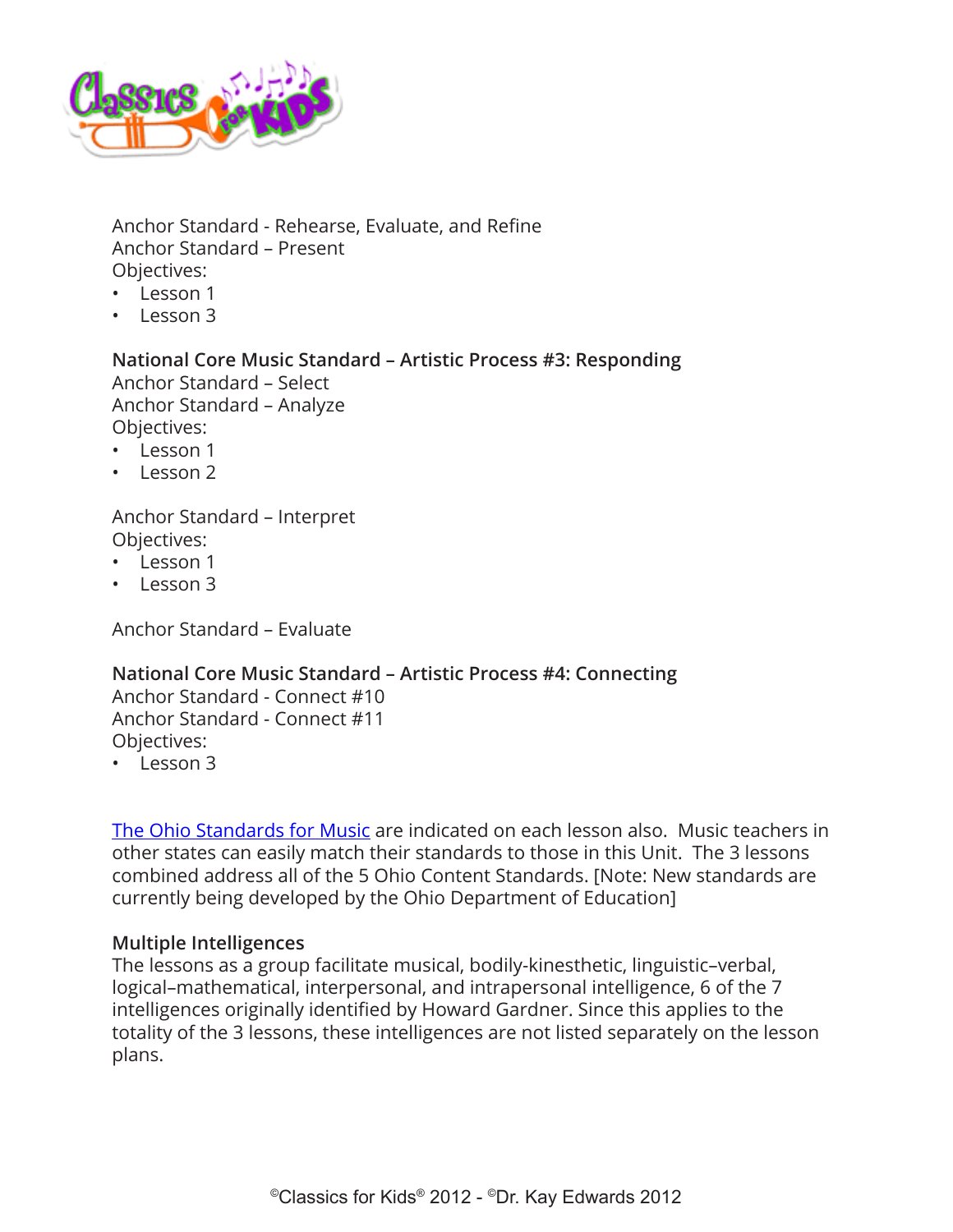

### **Critical Thinking**

The lessons provide observable, measurable verbs from Bloom's Taxonomy of thinking skills. It is often left up to the teacher to assess these skills in an age– appropriate and practical way suiting the class.

### **Overview**

Music Concepts and Objectives/Outcomes (that is, student learning outcomes) are indicated on each lesson. Over the 3 lessons, the Concept Areas of Rhythm/Tempo, Melody, Expressive Qualities, Form, and Tone Color (optional) are used. Skills developed over the 3 lessons are Singing, Moving, Listening, Playing Instruments, Creating, and Relating music to other subject areas such as history and literature.

The lessons for "In the Hall of the Mountain King" for grades K–2 are:

Lesson #1: [Move to the Beat & Its Speed](#page-4-0) Lesson #2: [Move to the Rhythm & See It](#page-8-0) Lesson #3: [Act Out a Musical Story](#page-12-0)

### **Prior Knowledge**

No prior knowledge on the part of the student is needed, although it is helpful to have had experience keeping a steady beat and moving to it; being able to read rhythms that use a quarter note (ta), pair of eighth–notes (ti-ti), and a half note (taa); experience with acting out a story; or experience playing unpitched percussion instruments.

# **Materials and Equipment**

Each lesson indicates the required materials and equipment. Whenever playing a recording, it is important to have a high-quality sound system and use a highquality recording. The [Classics for Kids CD](https://secure2.convio.net/cpr/site/Ecommerce/390168608?VIEW_PRODUCT=true&product_id=1080&store_id=1101) or [website with free Naxos audio files](http://www.classicsforkids.com/music/) are very helpful in this regard, but your playback equipment is equally important. It should be better than that from a typical computer's speakers. Special Note: Any indications for the recording time (minutes:seconds) may vary slightly on different playback systems.

### **Instructional Plans (Lesson Plans)**

Each lesson plan has been designed specifically for the grade K-2 age group, although music teachers may have to adapt portions of each plan. All of the plans have been "teacher-tested" (or are currently being tested) and are easy-to-follow, set up in a format similar to many music series textbooks. Step-by-step guidelines are given under the "Sequence" portion of each lesson.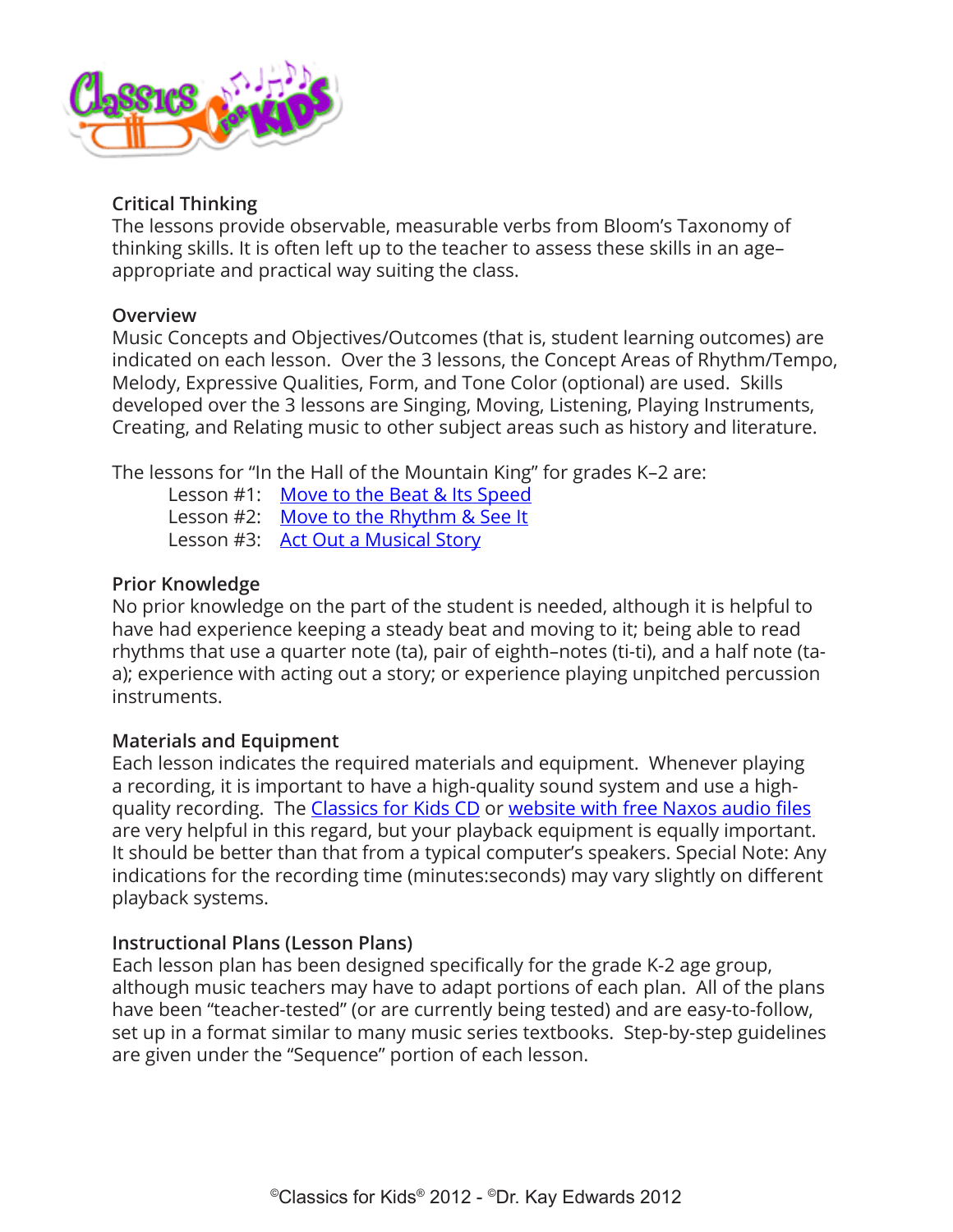

#### **Supplementary Materials**

Some lessons include a listening map or other teacher resources. By clicking on the highlighted, underlined link at that point of the lesson plan, you can read the handout with Adobe Acrobat Reader and print it out for use in your classroom. You may wish to make an overhead transparency, PowerPoint or SmartBoard slide, in addition to student copies.

#### **Assessment/Evaluation**

Assessment strategies are included with each lesson. Simple rubrics tied to the specific objective/outcome of each lesson are included. Teachers may find it helpful to collect assessment on individual students over longer periods of time, assessing perhaps 8 students during each class, or whatever is practical to maximize instructional time for children to be actively involved. Teachers may also further develop the assessment strategies given to more include specific rubrics that fit their district music curricula or other guidelines.

#### **Extensions**

Each lesson includes optional strategies for extending the lesson either that same day or on a separate day. Teachers may devise their own lesson extensions as they take advantage of the "teachable moments" that occur in their classrooms!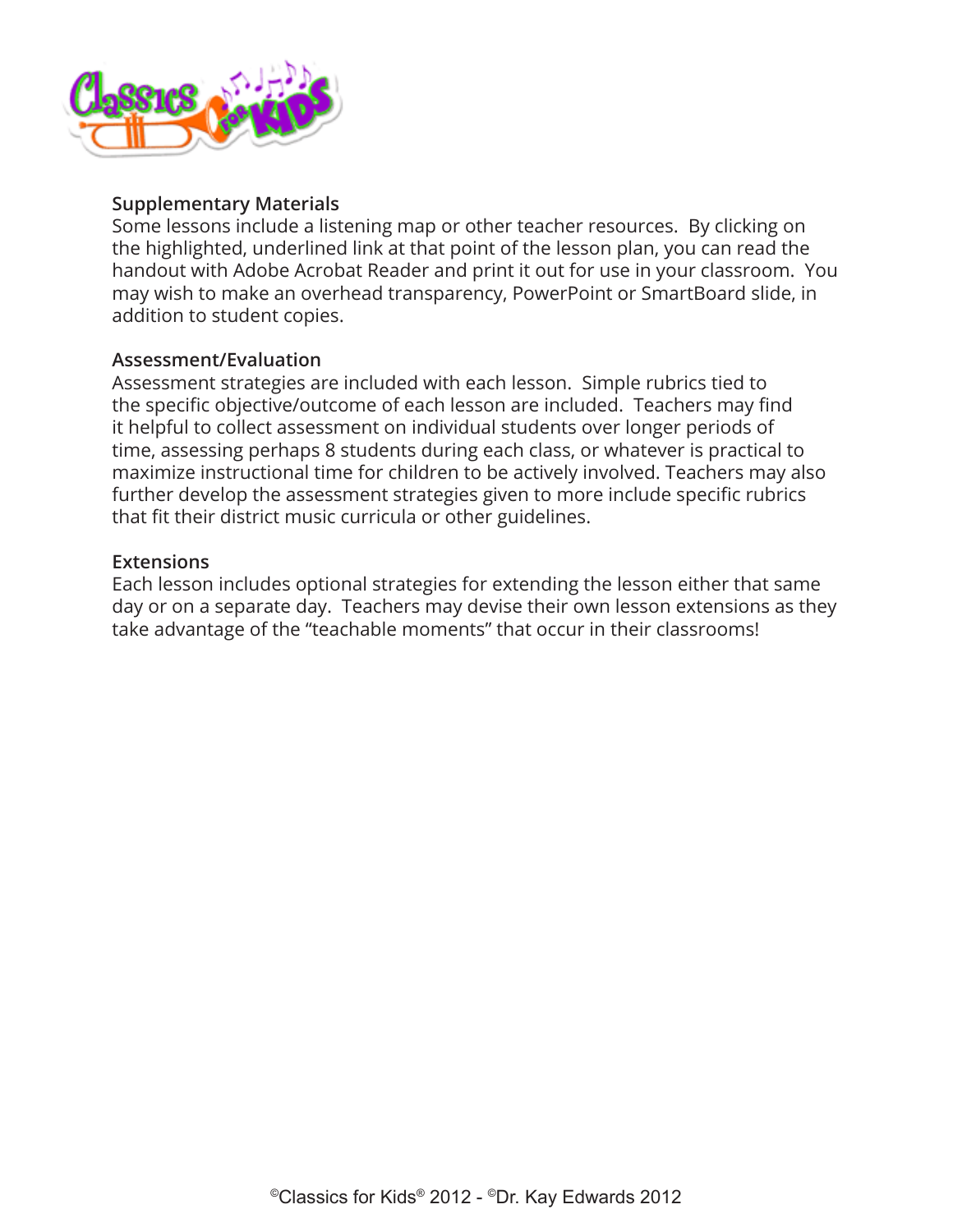<span id="page-4-0"></span>

# **RHYTHM (Steady Beat, Tempo); FORM (Phrase); EXPRESSIVE QUALITIES MOVING, LISTENING grades K–2**

### **Lesson Plan #1: Move to the Beat & Its Speed**

Standards:

**National Core Music Standard – Artistic Process #1: Creating** Anchor Standard – Imagine Objectives:

- MU:Cr1.1.Ka With guidance, explore and experience music concepts (such as beat and melodic contour).
- MU:Cr1.1.Kb With guidance, generate musical ideas (such as movements or motives).

Anchor Standard - Plan and Make Objectives:

• MU:Cr2.1.Ka With guidance, demonstrate and choose favorite musical ideas.

Anchor Standard - Evaluate and Refine Anchor Standard - Present

### **National Core Music Standard – Artistic Process #2: Performing**

Anchor Standard – Select Anchor Standard – Analyze Objectives:

- MU:Pr4.2.Ka With guidance, explore and demonstrate their awareness of music contrasts (such as high/low, loud/soft, same/different) in a variety of music selected for performance.
- MU:Pr4.2.1a With limited guidance, demonstrate knowledge of music concepts (such as beat and melodic contour) in music from a variety of cultures selected for performance.

Anchor Standard – Interpret Objectives:

- MU:Pr4.3.Ka With guidance, demonstrate awareness of expressive qualities (such as voice quality, dynamics, and tempo) that support the creators' expressive intent.
- MU:Pr4.3.1a Demonstrate and describe music's expressive qualities (such as dynamics and tempo).
- MU:Pr4.3.2a Demonstrate understanding of expressive qualities (such as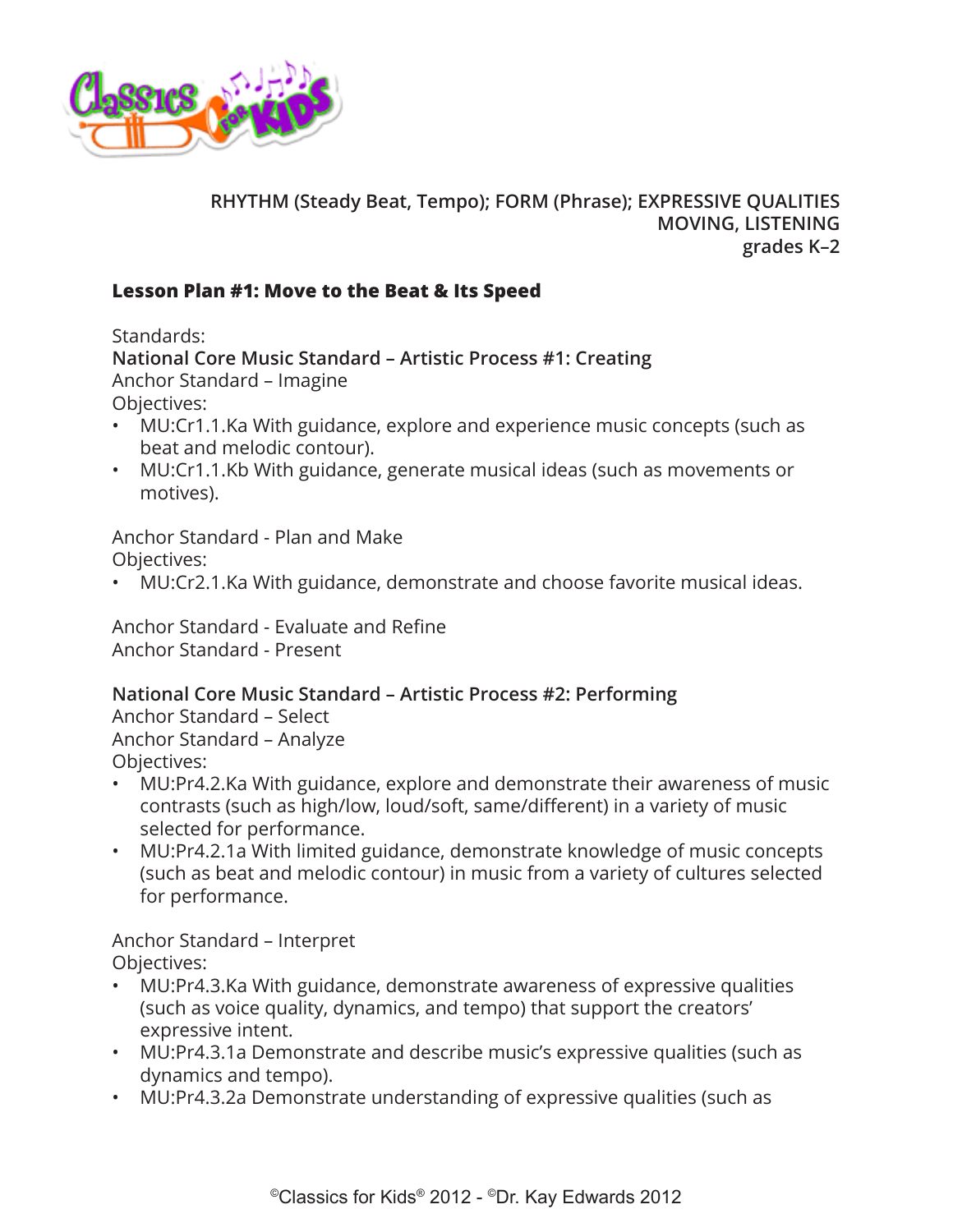

dynamics and tempo) and how creators use them to convey expressive intent.

Anchor Standard - Rehearse, Evaluate, and Refine Anchor Standard – Present Objectives:

• MU:Pr6.1.Ka With guidance, perform music with expression

### **National Core Music Standard – Artistic Process #3: Responding**

Anchor Standard – Select Anchor Standard – Analyze Objectives:

• MU:Re7.2.Ka With guidance, demonstrate how a specific music concept (such as beat or melodic direction) is used in music

Anchor Standard – Interpret Objectives:

- MU:Re8.1.Ka With guidance, demonstrate awareness of expressive qualities (such as dynamics and tempo) that reflect creators'/performers' expressive intent
- MU:Re8.1.1a With limited guidance, demonstrate and identify expressive qualities (such as dynamics and tempo) that reflect creators'/ performers' expressive intent.
- MU:Re8.1.2a Demonstrate knowledge of music concepts and how they support creators'/ performers' expressive intent.

Anchor Standard – Evaluate

**National Core Music Standard – Artistic Process #4: Connecting** Anchor Standard - Connect #10 Anchor Standard - Connect #11

Ohio Standards:

- Analyzing and responding (Demonstrate/identify contrasting elements of music.)
- Historical, Cultural and Social Contexts (Sing, listen, and move to music from various historical periods.)
- Communication and Expression

#### **Critical Thinking Skills (measurable verbs):**

name/repeat; describe/discuss/express; demonstrate; analyze

#### **Conceptual Learning:**

Music can have a steady beat. We can use our bodies to show the beat of the music. The tempo (speed) of the beat can change.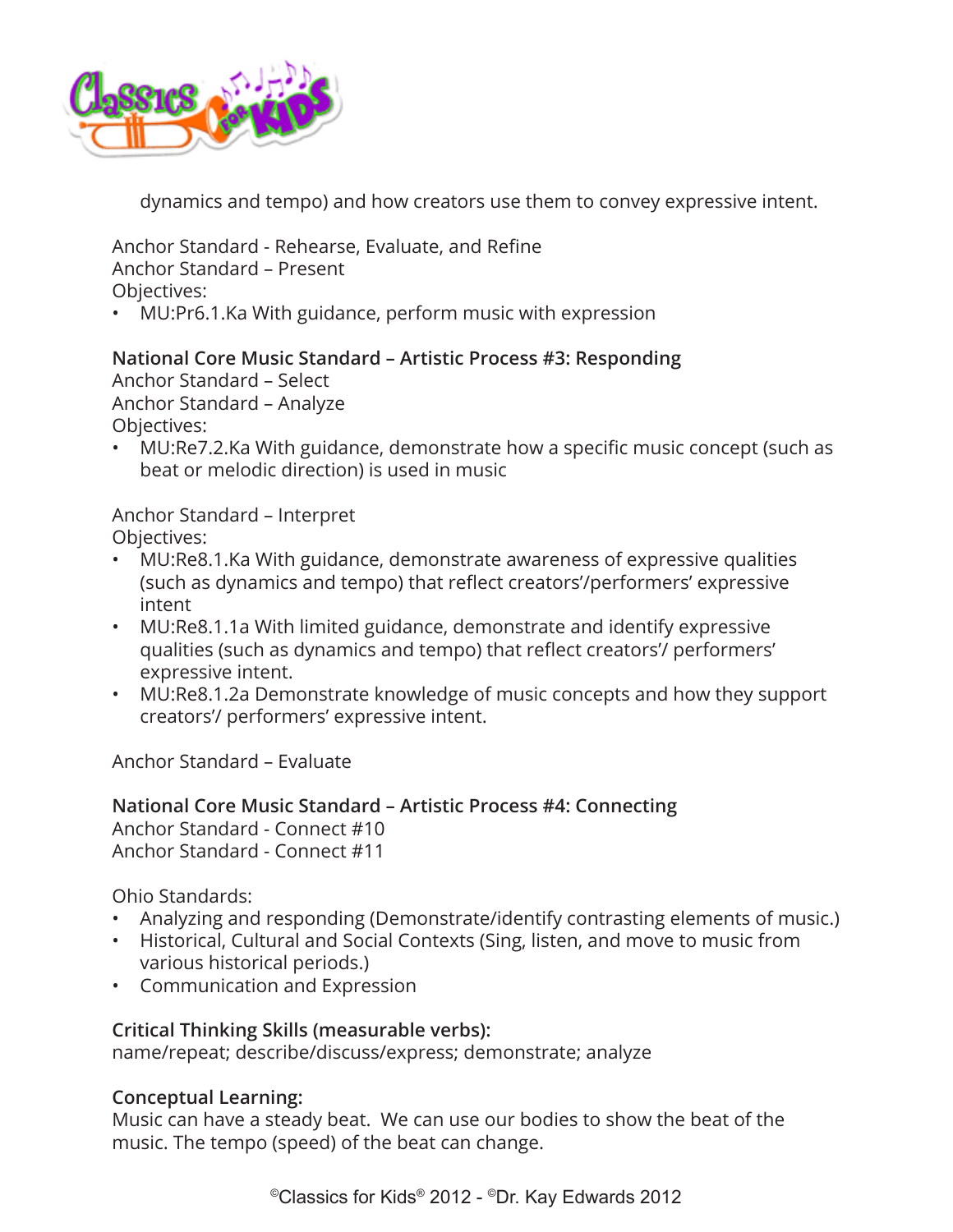

### **Objective/Outcome:**

Students will use body motions to the beat with non-locomotor and locomotor movement.

### **Materials:**

- recording of "[In the Hall of the Mountain King"](http://www.classicsforkids.com/composers/composer_profile.php?id=32) from Peer Gynt Suite by Edvard Grieg
- space for movement

### **Sequence:**

1. After the class sits down in a circle, begin immediately by saying, "Let's keep the beat of the music with our 'spider fingers' very lightly; do what I do," and begin tapping on legs lightly and quietly as you play the recording. Note: The teacher can choose between tapping the macrobeat (a half note pulse) or tapping the microbeat (a quarter note pulse); after a held single note for the Introduction, the main Theme begins at 0:04 on the recording.

2. Change to other body parts as you lead the class in keeping the beat while listening. Choose a motion done with both hands on both sides of the body simultaneously, such as gently tapping your shoulders. Change to tapping on other body parts, to fit the form of the music (8 times and 16 times each), and the ability level of the class.

3. If desired, pause the recording and discuss the music – "Who has heard this piece of music before?" "Does anyone know the name of this famous music?" (Tell them the title).

4. Allow each child time to think of a way to tap the beat ("think time"). Write down several student ideas to use, then play the recording again using those ideas. If desired, give each child a turn leading the class in a body motion to fit the beat of the music (while still sitting down – non-locomotor movement); the teacher can 'ching' a triangle to signal that it is the next person's turn to be leader (every 4 measures or 16 beats).

5. When you get to the Coda, pause the recording and tell them that everyone gets to move their arms or upper bodies at once to the music, and Freeze whenever there is silence. Resume the recording.

6. After reviewing rules for movement in the classroom, the teacher can then switch to locomotor movement to the beat with the class, first walking to the beat of the music. Students' ideas can be solicited for new ways to walk. (For instance, we can tiptoe to the beginning of the music.)

7. Play the recording, using the ideas for ways to walk. Pause the recording after students start to notice the tempo has gotten faster and ask, "What is happening to the steady beat of the music right now?" (it is getting gradually faster, and at times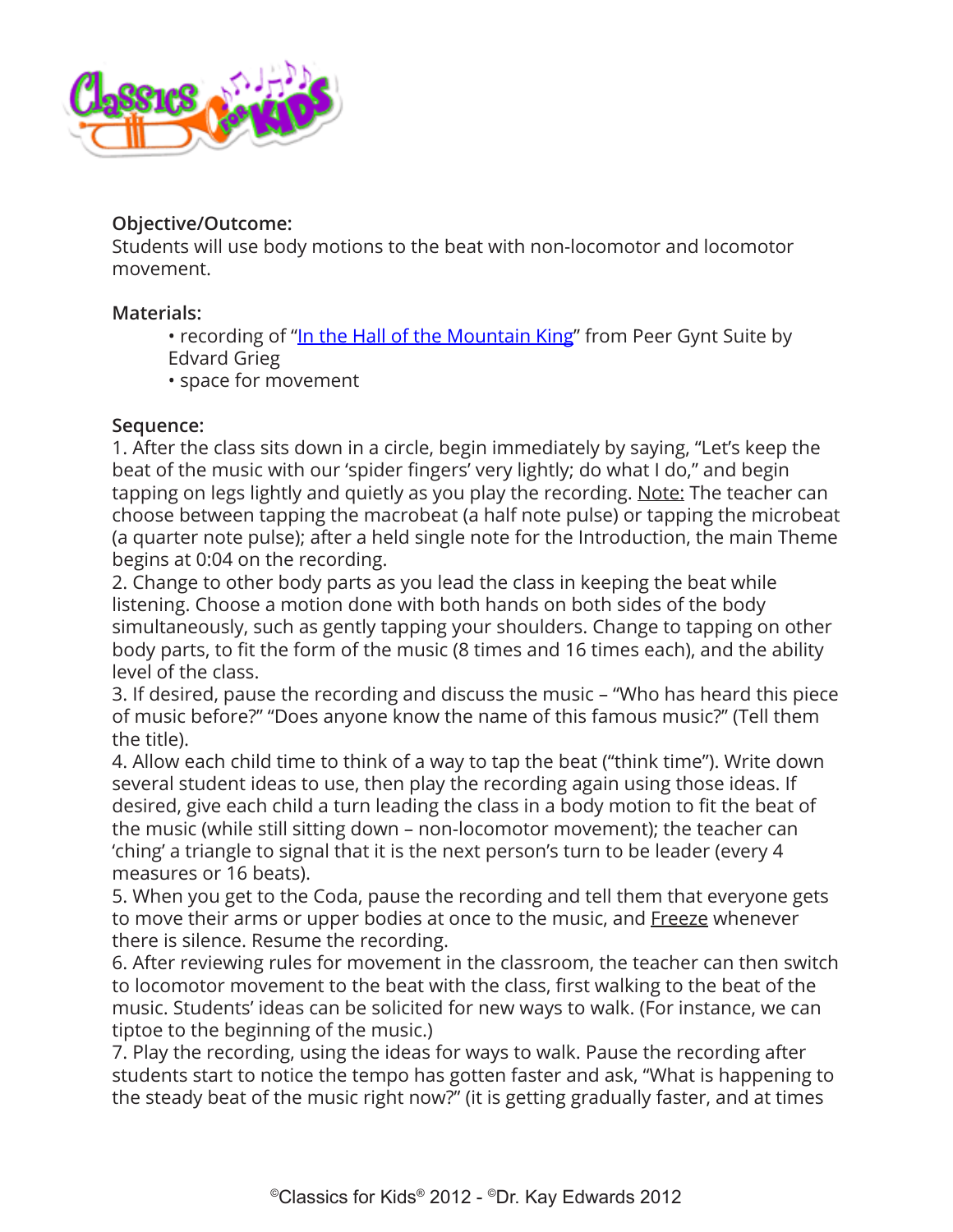

getting gradually louder) "What is the word that refers to the speed of the beat?" (tempo) "What happens if we change the tempo?" (the tempo can go faster or slower)

8. When you reach the Coda (at 2:16 on the recording), plan the large body movements for the loud, accented notes and have the class Freeze for the sudden rests of silence. Make up a 'big ending' together.

9. Play the recording again, incorporating new student ideas and the Coda (special ending) movements.

### **Closure/Questions:**

"What part of music did we move to today?" (the steady beat). "What do we call the speed of the beat?" (the tempo) "How did the tempo change in this piece of music?" (it got gradually faster) "How else did this music change?" (it got louder)

#### **Assessment/Evaluation:**

Check for (1) beat competency, and (2) an ability or interest to lead the class, or the ability to suggest ideas for the class to try. You can use a rubric such as:

\_\_\_\_\_\_ (student's name) can keep a steady beat to the music "all or most of the time," "some of the time," or "not yet." (You could video record the class during the lesson and review it later for this Assessment.)

–––––– (student's name) willingly creates and shares ideas with the class, "yes," "with extra encouragement," "not yet."

\_\_\_\_\_\_ (student's name) can model a motion to the class "independently," "with some guidance or suggestions," or "with much assistance."

#### **Extension:**

1. Create a "Tempo Machine" speedometer or 'number line' with SLOW on the far left, followed to the right by MEDIUM SLOW–MEDIUM FAST–FAST. Using a pointer (such as a rhythm stick), sing well-known songs while following the Tempo Machine; invite student leaders to the front for the class to follow while singing songs such as "Mary Had a Little Lamb," "Twinkle Twinkle Little Star," "London Bridge," "Old Macdonald," or "This Land is Your Land."

2. In a seated circle, have the children pass an object such as a yarn ball to the steady macro–beat (half note pulse) while the Teacher reinforces the beat with a drum; upon the Teacher's verbal cue of "change," children pass the object in the opposite direction. They will love passing and changing direction as the tempo increases!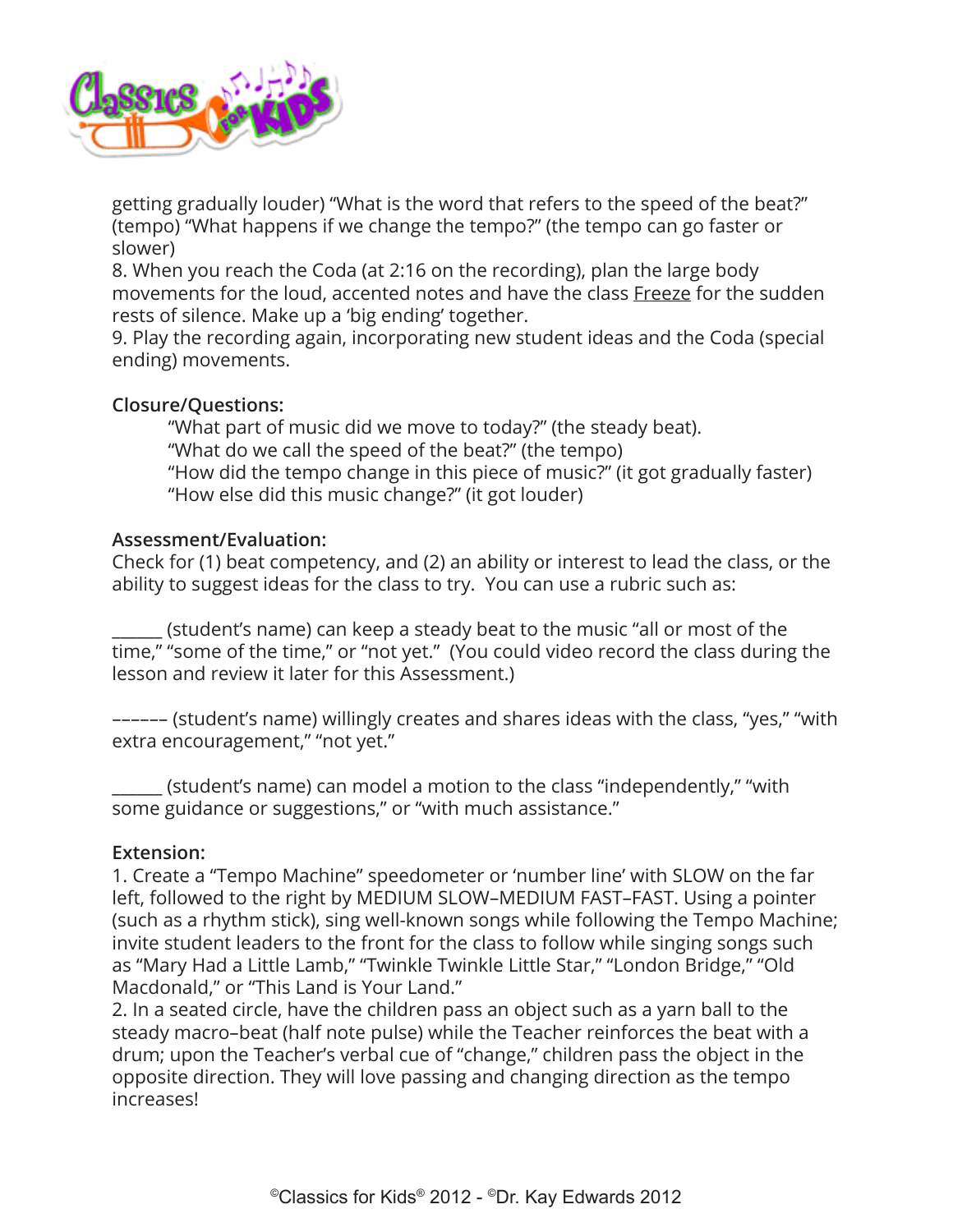<span id="page-8-0"></span>

MOVING, LISTENING grades K–2

#### **Lesson Plan #2: Move to the Rhythm and See It**

Standards:

**National Core Music Standard – Artistic Process #1: Creating** Anchor Standard – Imagine Anchor Standard - Plan and Make Anchor Standard - Evaluate and Refine

Anchor Standard - Present

### **National Core Music Standard – Artistic Process #2: Performing**

Anchor Standard – Select Anchor Standard – Analyze Objectives:

- MU:Pr4.2.Ka With guidance, explore and demonstrate awareness of music contrasts (such as high/low, loud/soft, same/different) in a variety of music selected for performance
- MU:Pr4.2.1b When analyzing selected music, read and perform rhythmic patterns using iconic or standard notation
- MU:Pr4.2.2b When analyzing selected music, read and perform rhythmic and melodic patterns using iconic or standard notation.

Anchor Standard – Interpret

Anchor Standard - Rehearse, Evaluate, and Refine Anchor Standard – Present

**National Core Music Standard – Artistic Process #3: Responding** Anchor Standard – Select Anchor Standard – Analyze Objectives:

- MU:Re7.2.Ka With guidance, demonstrate how a specific music concept (such as beat or melodic direction) is used in music.
- Anchor Standard Interpret
- Anchor Standard Evaluate

**National Core Music Standard – Artistic Process #4: Connecting**

Anchor Standard - Connect #10 Anchor Standard - Connect #11 Ohio Standards: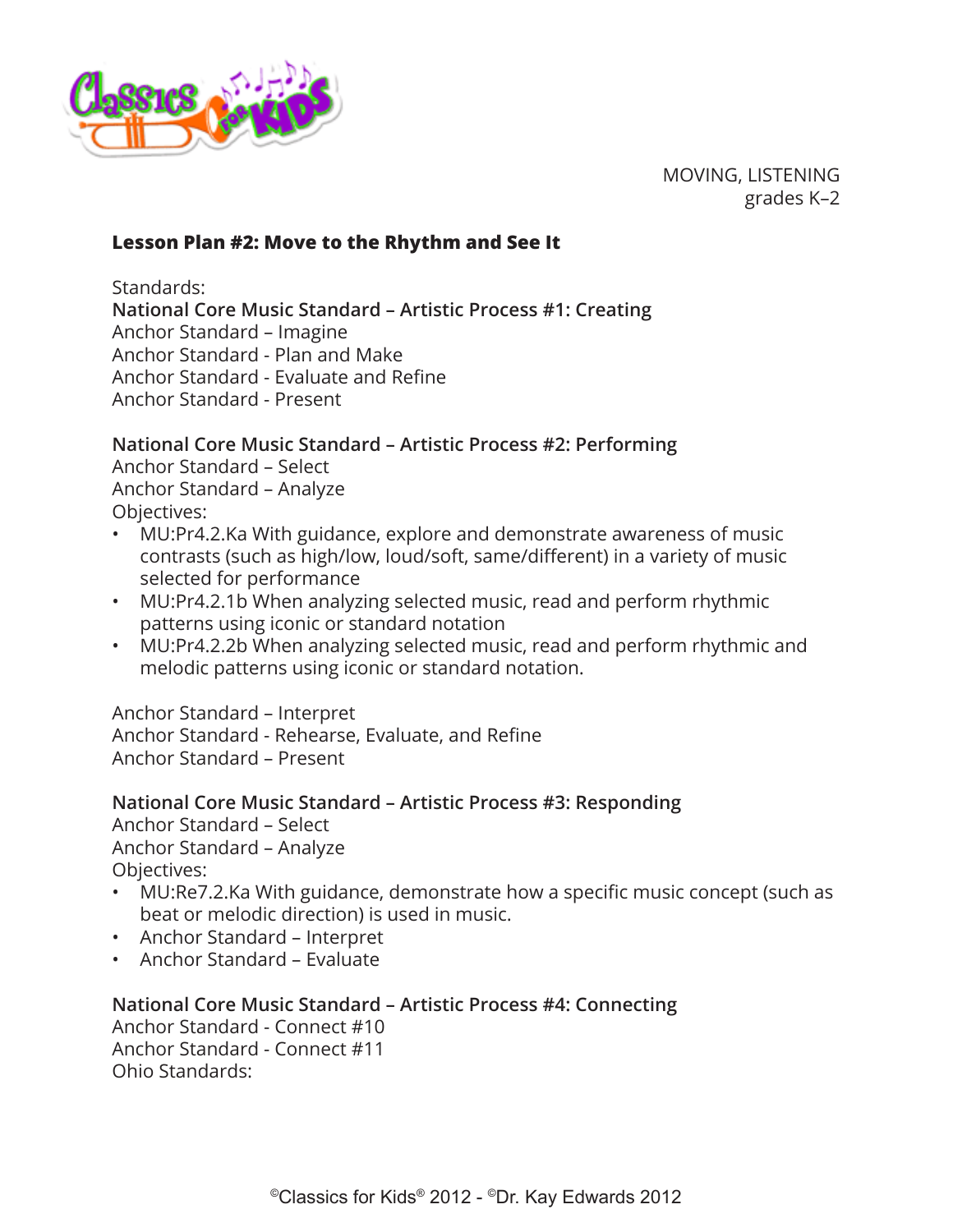

• Analyzing and responding (Demonstrate/identify contrasting elements of music.)

• Historical, Cultural and Social Contexts. (Sing, listen, and move to music from various historical periods.)

Critical Thinking verbs: read, demonstrate, notate (record)

### Conceptual Learning:

Rhythm consists of patterns of long and short sounds. We can move to the rhythm. Rhythm in a piece of music usually has many patterns. A rhythm pattern can be shown by pictures of the sounds (pictures of the long and short patterns).

### Objective/Outcome:

Students will move to the rhythm of "In the Hall of the Mountain King" on an icon tapping page and with their feet. (Note: This lesson is a movement and pre-reading activity for music literacy.)

### Materials:

• recording of "[In the Hall of the Mountain King"](http://www.classicsforkids.com/composers/composer_profile.php?id=32) from Peer Gynt by Edvard Grieg.

• [Tapping Page #1 for "In the Hall of the Mountain King" for Grades K–2](http://www.classicsforkids.com/downloads/grieg/Mountain_King_k-2_Tap_Pg1.pdf)

(requires Adobe Acrobat Reader)

• [Tapping Page #2 for "In the Hall of the Mountain King" for Grades K–2](http://www.classicsforkids.com/downloads/grieg/Mountain_King_k-2_Tap_Pg2.pdf)

(requires Adobe Acrobat Reader)

Sequence:

1. "Be my echo." Begin by lightly clapping the rhythm of the first measure of "In the Hall of the Mountain King" (ti-ti, ti-ti, ti-ti, ta) and having the class echo. Continue with the second measure (ti-ti, ta, ti-ti, ta), the third, and the fourth. Show the quarter notes are longer by 'brushing' your hand longer as you clap; show the half note at the end is 'longer still' by sliding down from the elbow.

2. Next, after reviewing rules for movement in the classroom, have students put the rhythm in their feet. Tiptoe for the eighth notes, step forward for the quarter notes, and slide for the half note. Model for the children as necessary.

3. Display the Tapping Page #1 for "In the Hall of the Mountain King" for Grades

[K–2](http://www.classicsforkids.com/downloads/grieg/Mountain_King_k-2_Tap_Pg1.pdf) and ask, "Can you figure out why some of these pointy boots are longer than others?" (because they represent the longer notes in the pattern). Review and demonstrate how the boots 'go with' or 'represent' the long and short sounds.

4. Have the children tap and slide their fingers along their own copy of the Tapping Page #1, or, tap and slide in the air from left to right; use a vocal sound such as "ch– ch–ch–ch, ch–ch, ch" or "short–short–short–short, short–short, long" while tracing the rhythm pattern.

5. Listen to the recording as the class "plays along" with Tapping Page #1.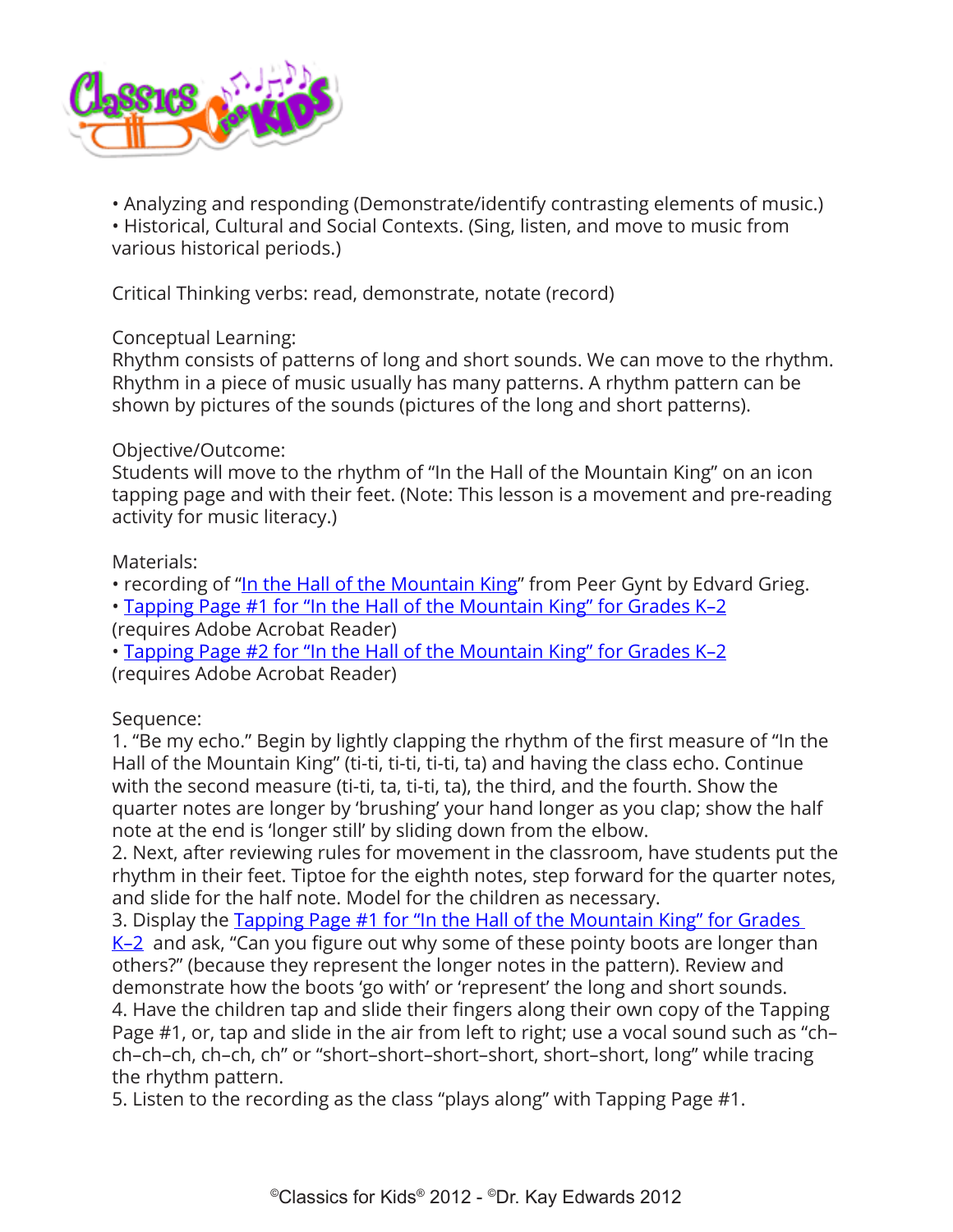

Note to Teacher: The tapping page is for the A Section of the theme only; the rhythm for the B Sections are slightly different for the last line: the second beat has a quarter note instead of two eighths.

### **The form and recording times are, thus:**

| Intro            | $0:00 - 0:03$ |
|------------------|---------------|
| A Section        | $0:04 - 0:20$ |
| <b>B</b> Section | $0:21-0:37$   |
| A Section        | $0:38 - 0:54$ |
| A Section        | $0:55 - 1:10$ |
| <b>B</b> Section | $1:11 - 1:26$ |
| A Section        | $1:27 - 1:41$ |
| A Section        | $1:42 - 1:53$ |
| <b>B</b> Section | $1:54 - 2:05$ |
| A Section        | $2:05 - 2:15$ |
| Coda             | $2:16$ -end   |

6. (Assessment) Have several students stand in a line at the front of the class (or at the screen), each taking a turn to demonstrate the rhythm of the A Sections of the music using Tapping Page #1 for "In the Hall of the Mountain King" for Grades K-2. 7. Next, display [Tapping Page #2 for "In the Hall of the Mountain King" for Grades](http://www.classicsforkids.com/downloads/grieg/Mountain_King_k-2_Tap_Pg2.pdf)  [K–2](http://www.classicsforkids.com/downloads/grieg/Mountain_King_k-2_Tap_Pg2.pdf) and ask, "What is different about this page compared with the first page?" (the pointy boots have large stems attached to them; some boots are connected by beams across the top of the stems). Demonstrate how the rhythm is still the same and 'fits' or matches the pictures.

8. Tell the class that we can count these sounds using "ti–ti" for the notes connected with beams across the top, "ta" for the notes with no beams (stems only), and "ta-a" for the very long note. Practice counting and tapping/sliding to the rhythm together as a class.

9. (Assessment) Have individual students take a turn to demonstrate clapping the rhythm to the A Sections of the music using Tapping Page #2.

#### Closure/Questions:

"How were the pictures and the music we heard today alike?" (they matched; there were patterns of long and short sounds)

"We learned that rhythm is patterns of long and short sounds, and that we can show a rhythm pattern with pictures. How do we count: a quarter note? (ta) two eighth-notes? (ti-ti) a half note? (ta-a)"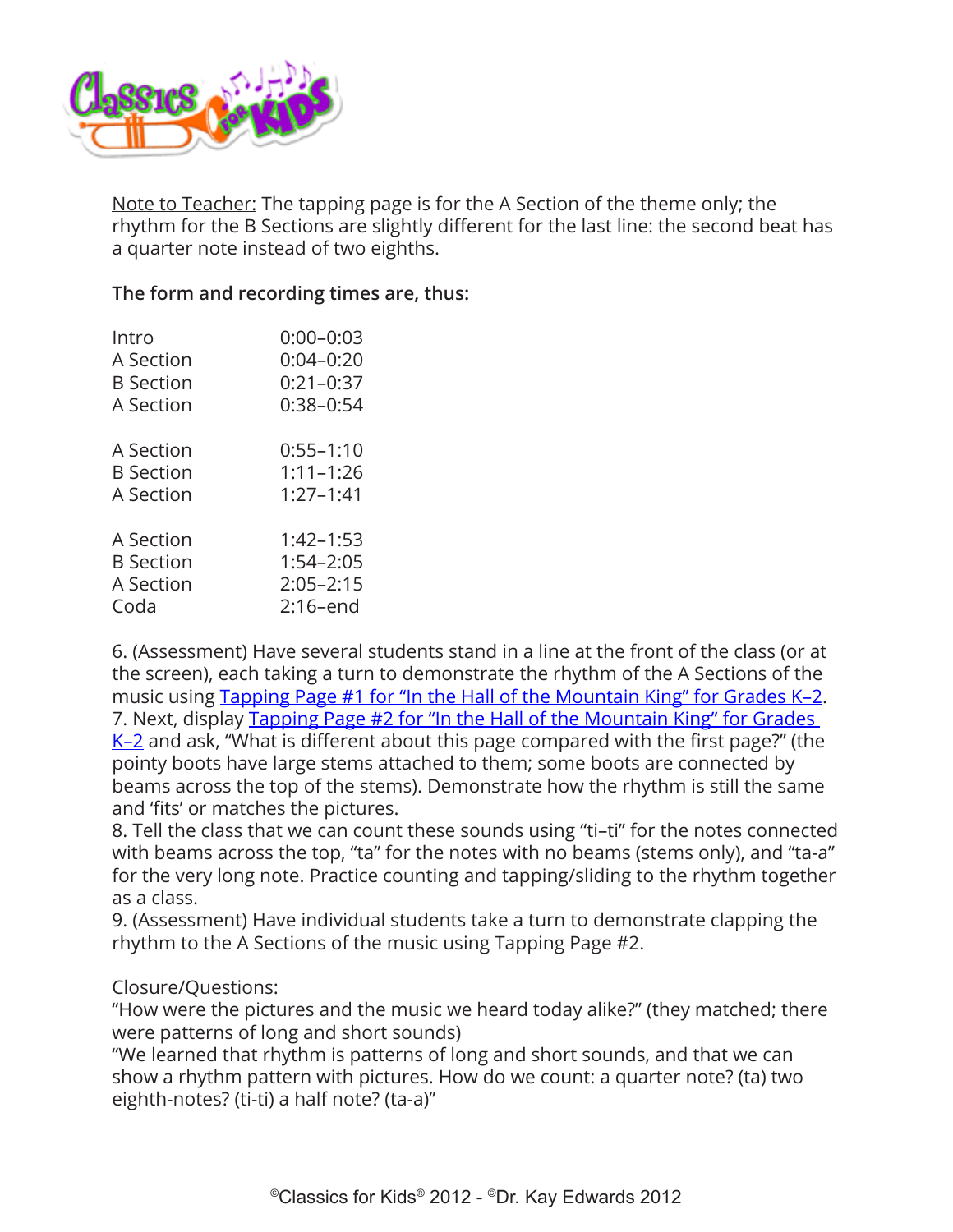

#### Assessment/Evaluation:

1. Watch to see that the children moved and counted correctly with the music to demonstrate the rhythm of the A Section in steps #6 and #9 above. You may wish to use a rubric such as \_\_\_\_\_\_ (student's name) can do "all or most of the time," "some of the time," or "not yet"– or using a rubric of "with no errors," "with 1-2 errors," or "with more than 2 errors." You may wish to video–record the lesson and review it later for this purpose.

2. Photocopy or print a [Tapping Page #1](http://www.classicsforkids.com/downloads/grieg/Mountain_King_k-2_Tap_Pg1.pdf) for each child. Cut apart the 4 lines of pointy boot rhythm icons into strips; place the 4 strips in a zip-lock baggie for each child. Tell them they need to put the strips in order from left to right on the floor or table in front of them. As the Teacher plays each pattern, the children find that 'rhythm puzzle piece' and place it in order from left to right. Check for understanding and accuracy of choices; go over the 'answers'.

#### Extensions:

1. Tell the students that you will let them in on a music secret – that the song "Mary Had a Little Lamb" fits this same rhythm pattern; demonstrate how it fits using either Tapping Page.

2. Give small groups of students the opportunity to play a hand drum, woodblock, tambourine, or rhythm sticks to the rhythm of the A Section; switch players.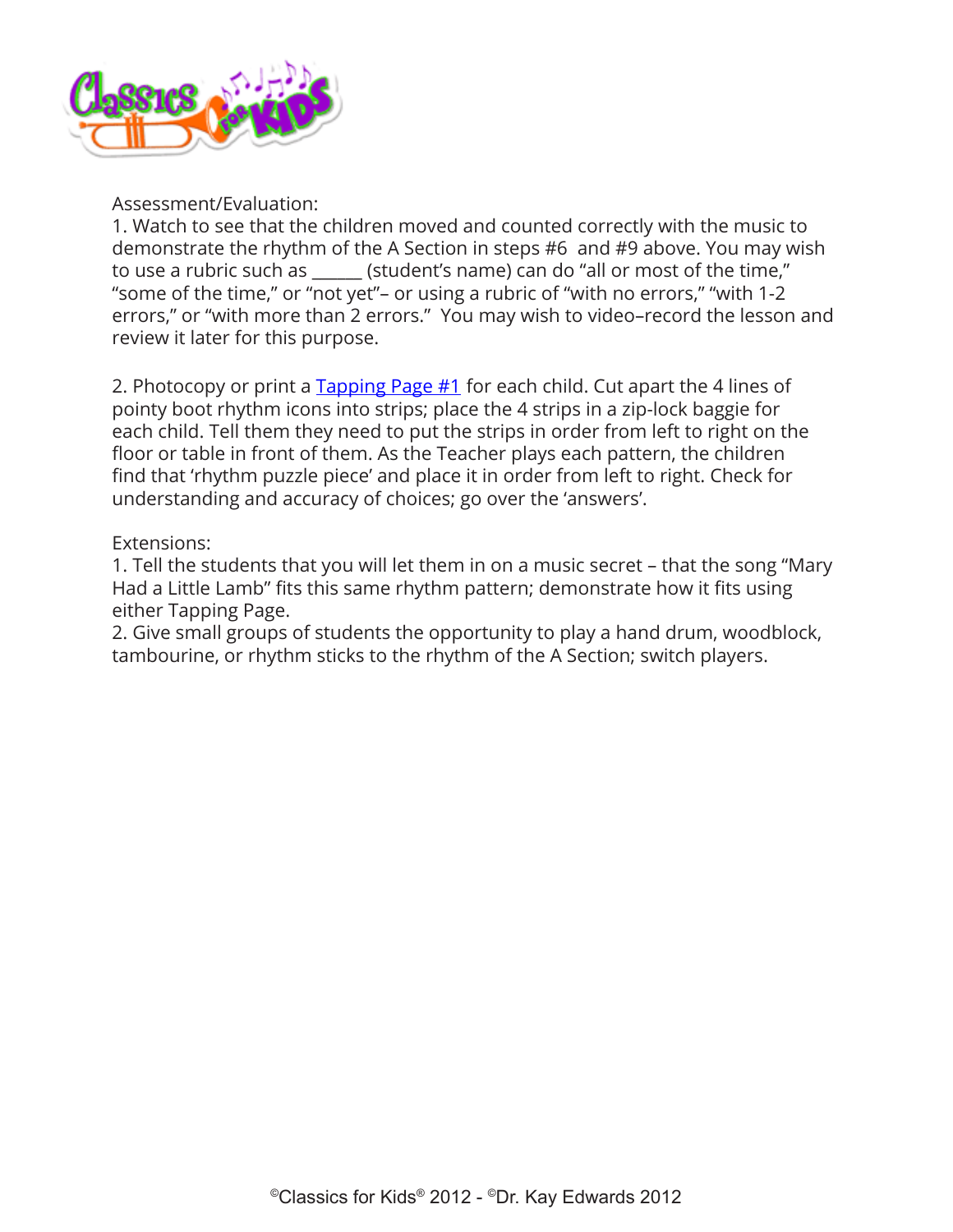<span id="page-12-0"></span>

TEMPO, EXPRESSIVE QUALITIES LISTENING, MOVING grades K–2

### **Lesson Plan #3: Act Out a Musical Story**

Standards:

**National Core Music Standard – Artistic Process #1: Creating**

Anchor Standard – Imagine Objectives:

• MU:Cr1.1.Kb With guidance, generate musical ideas (such as movements or motives).

Anchor Standard - Plan and Make Objectives:

- MU:Cr2.1.Ka With guidance, demonstrate and choose favorite musical ideas.
- MU:Cr2.1.1a With limited guidance, demonstrate and discuss personal reasons for selecting musical ideas that represent expressive intent.
- MU:Cr2.1.2a Demonstrate and explain personal reasons for selecting patterns and ideas for music that represent expressive intent.

Anchor Standard - Evaluate and Refine Anchor Standard - Present

Objectives:

- MU:Cr3.2.Ka With guidance, demonstrate a final version of personal musical ideas to peers.
- MU:Cr3.2.1a With limited guidance, convey expressive intent for a specific purpose by presenting a final version of personal musical ideas to peers or informal audience.
- MU:Cr3.2.2a Convey expressive intent for a specific purpose by presenting a final version of personal musical ideas to peers or informal audience.

# **National Core Music Standard – Artistic Process #2: Performing**

Anchor Standard – Select Objectives: Anchor Standard – Analyze Objectives:

• MU:Pr4.2.Ka With guidance, explore and demonstrate awareness of music contrasts (such as high/low, loud/soft, same/different) in a variety of music selected for performance.

Anchor Standard – Interpret Objectives:

• MU:Pr4.3.Ka With guidance, demonstrate awareness of expressive qualities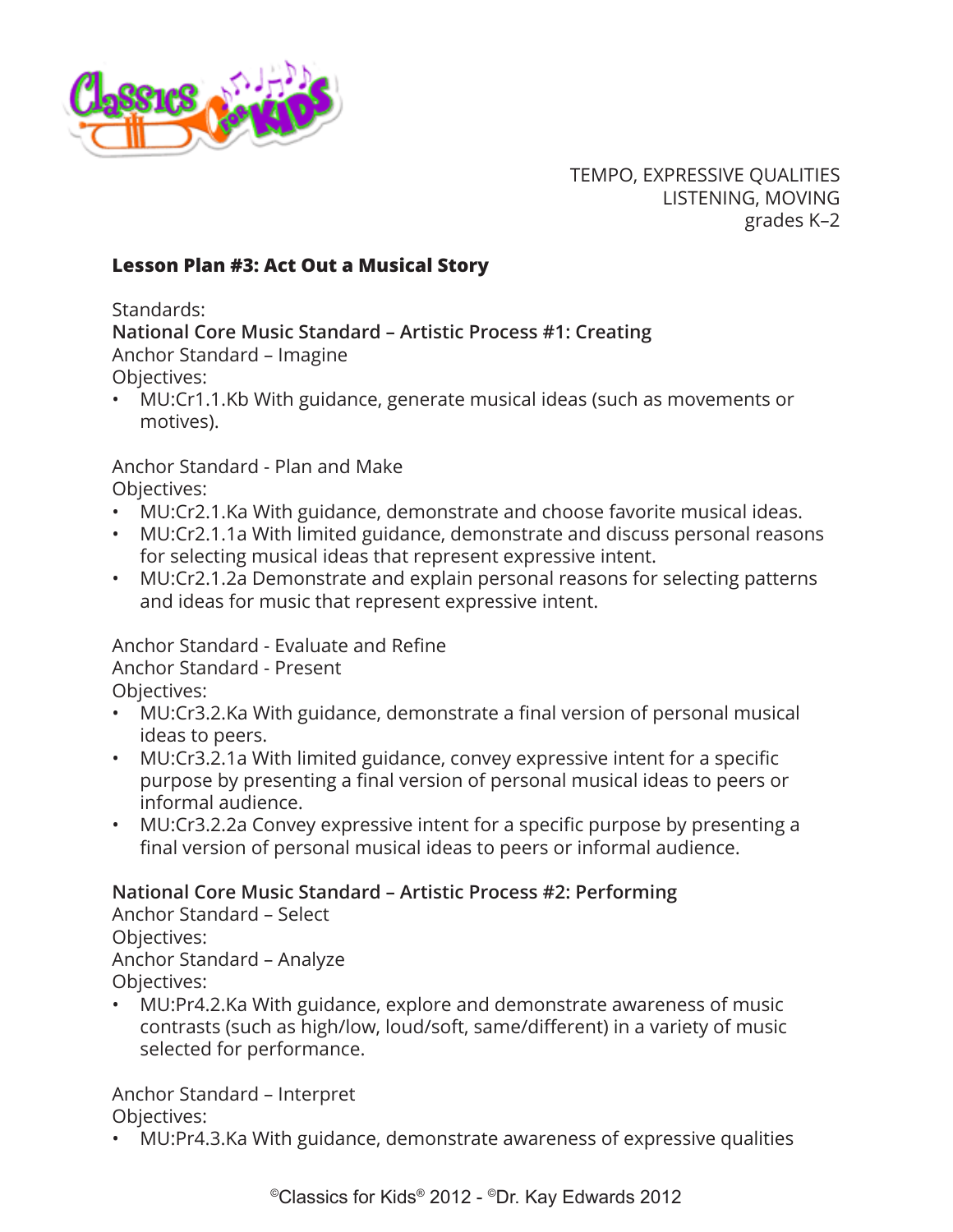

(such as voice quality, dynamics, and tempo) that support the creators' expressive intent.

- MU:Pr4.3.1a Demonstrate and describe music's expressive qualities (such as dynamics and tempo).
- MU:Pr4.3.2a Demonstrate understanding of expressive qualities (such as dynamics and tempo) and how creators use them to convey expressive intent.

Anchor Standard - Rehearse, Evaluate, and Refine Anchor Standard – Present Objectives:

- MU:Pr6.1.Ka With guidance, perform music with expression.
- MU:Pr6.1.1a With limited guidance, perform music for a specific purpose with expression.

### **National Core Music Standard – Artistic Process #3: Responding**

Anchor Standard – Select Anchor Standard – Analyze Anchor Standard – Interpret Objectives:

- MU:Re8.1.Ka With guidance, demonstrate awareness of expressive qualities (such as dynamics and tempo) that reflect creators'/performers' expressive intent.
- MU:Re8.1.1a With limited guidance, demonstrate and identify expressive qualities (such as dynamics and tempo) that reflect creators'/ performers' expressive intent.
- MU:Re8.1.2a Demonstrate knowledge of music concepts and how they support creators'/ performers' expressive intent.

Anchor Standard – Evaluate

# **National Core Music Standard – Artistic Process #4: Connecting**

Anchor Standard - Connect #10 Anchor Standard - Connect #11 Objectives:

- MU:Cn11.0.Ka Demonstrate understanding of relationships between music and the other arts, other disciplines, varied contexts, and daily life.
- MU:Cn11.0.1a Demonstrate understanding of relationships between music and the other arts, other disciplines, varied contexts, and daily life.
- MU:Cn11.0.2a Demonstrate understanding of relationships between music and the other arts, other disciplines, varied contexts, and daily life.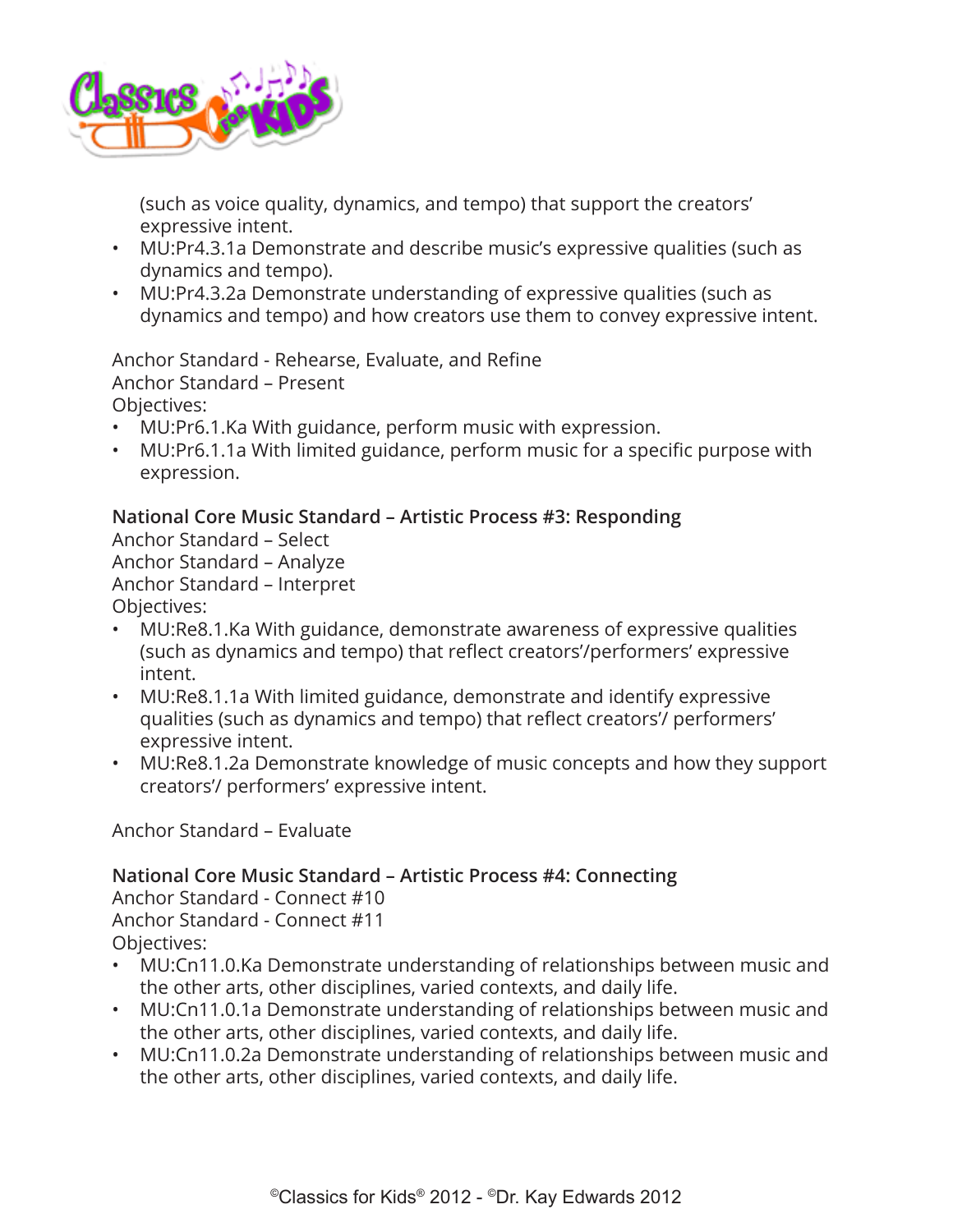

Ohio Standards:

- Analyzing and Responding
- Creative Expression and Communication
- Connections, Relationships, and Applications
- Valuing Music/Aesthetic Reflection
- Historical, Cultural and Social Contexts (Sing, listen, and move to music from various historical periods; identify, listen and respond to music of different composers)

Critical Thinking verbs: describe, dramatize, choose

### Conceptual Learning:

Music can tell a story; we can act out the story while listening. We can move to show the tempo and expression (dynamics) of the music.

#### Objective/Outcome:

Students will learn the story "In the Hall of the Mountain King" and move/respond in ways that fit the story and the music's changes in the volume and tempo.

Materials:

• Recording of "[In the Hall of the Mountain King"](http://www.classicsforkids.com/composers/composer_profile.php?id=32) from Peer Gynt by Edvard Grieg

Sequence:

1. Begin by stating that you have some special music to play for the class today; the music tells a story about a king, a princess, a man named Peer (like our name Peter), and the king's trolls or scary monster–guards. First we will hear the story.

### 2. Tell the story:

Once upon a time, there was a boy named Peer (Peter) who lived in a land far, far away. He had a friend, a Princess, who lived in an underground mountain castle cave with her father, the Mountain King, who had trolls (monster–guards) to protect him and the Princess. One day, Peer and the Princess got into an argument, and Peer said something to her that wasn't very nice. The Princess cried and ran to her father the King to tell him. Peer became very scared when the Princess ran to the King, and decided to run away from the underground castle as fast as he could, but he didn't want to draw attention to himself and get caught.

Peter began to tiptoe slowly out of the mountain castle cave (at the beginning of this music), when some of the King's trolls (monster–guards) spotted him. When the trolls saw Peter, the trolls began to follow him, then started to chase him throughout the entire castle, and eventually they all ran into the King. Peter turned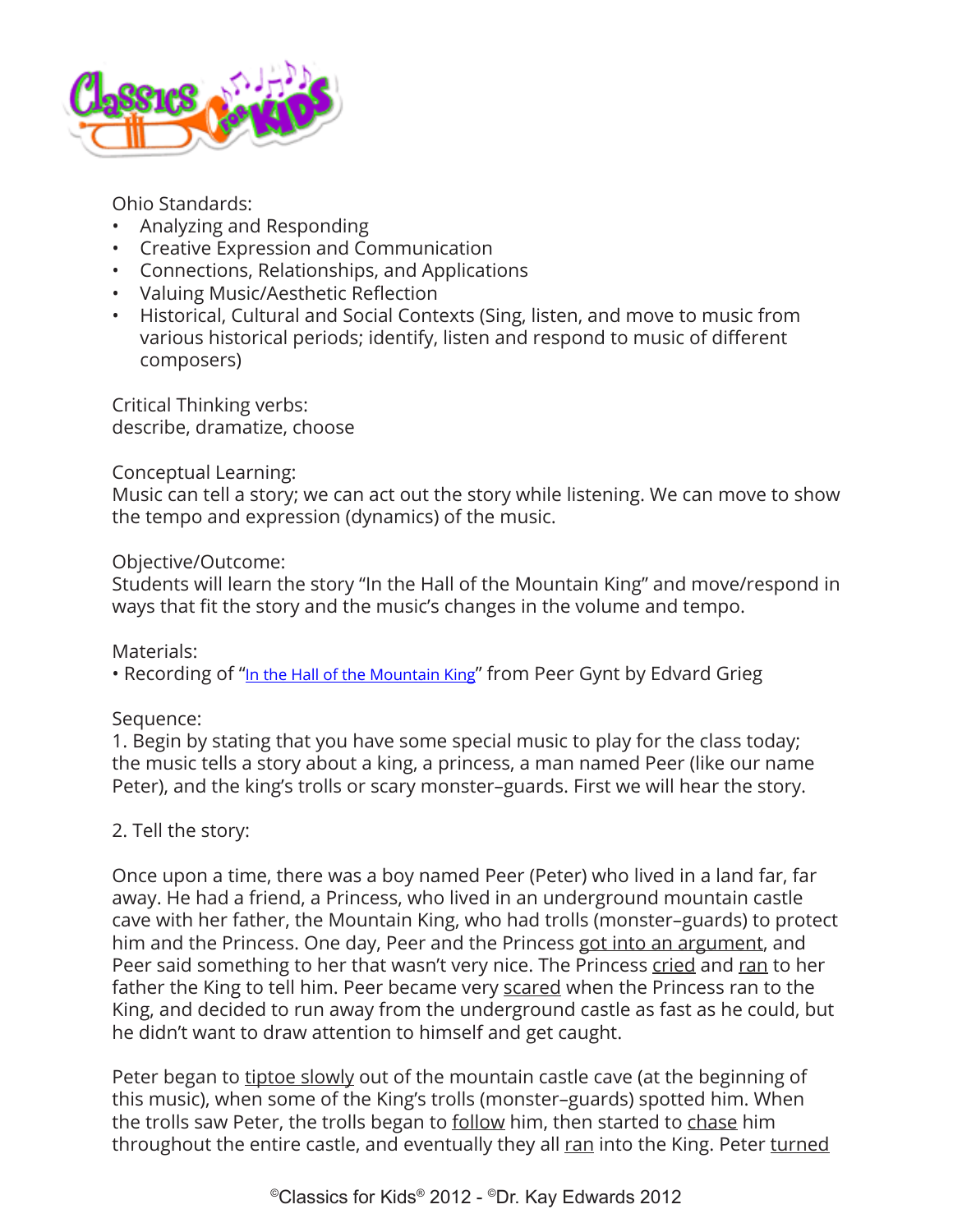

and immediately ran the other direction with the trolls and the Mountain King chasing him, and soon they all began running faster and faster. Peter saw the light of day through a tunnel that took him out of the mountain castle cave and felt the ground begin to shake; he barely escaped as the big rocks came crashing down.

3. Emphasize how Peer/Peter moves throughout the story as it is read, and all the movements of the other characters. After reading the story, go back over the movements underlined (you may wish to write them on the board).

4. Review classroom rules to stay "in your bubble" while moving, then invite the children to act out the story without the music, dramatizing the action words or phases (underlined for emphasis) with movements. If desired, students can be designated as characters in the story: Peer, the Princess, the King, and the trolls.

5. Guide students to figure out where in the story the music begins (with the tiptoeing).

6. Tell the children that they will need to pay attention to the tempo of the music with their good listening ears. (If desired, the teacher can emphasize the beat of the music by playing a hand drum while playing the recording\*.) The children can also emphasize the increasing volume of the piece by using progressively larger, exaggerated movements.

7. Begin the recording and allow the children to move with the music. Point out that the special ending corresponds to the end of the story when the mountain castle cave is falling down (this occurs on the recording at 2:16).

8. If desired, act out the entire story with the music again with different children as the main characters.

9. Ask students to share ideas about (evaluate) how our class performance could improve to fit the music's storyline. Ask the class questions about why they like the music and have them describe their reasons in musical vocabulary terms (see Closure/Questions below).

#### Assessment/Evaluation:

Watch to see that the children moved in ways that fit the story and music – that is, matching the tempo and dynamics as well as the storyline. Note whether individual students particularly enjoy dramatizing the story and excel at it.